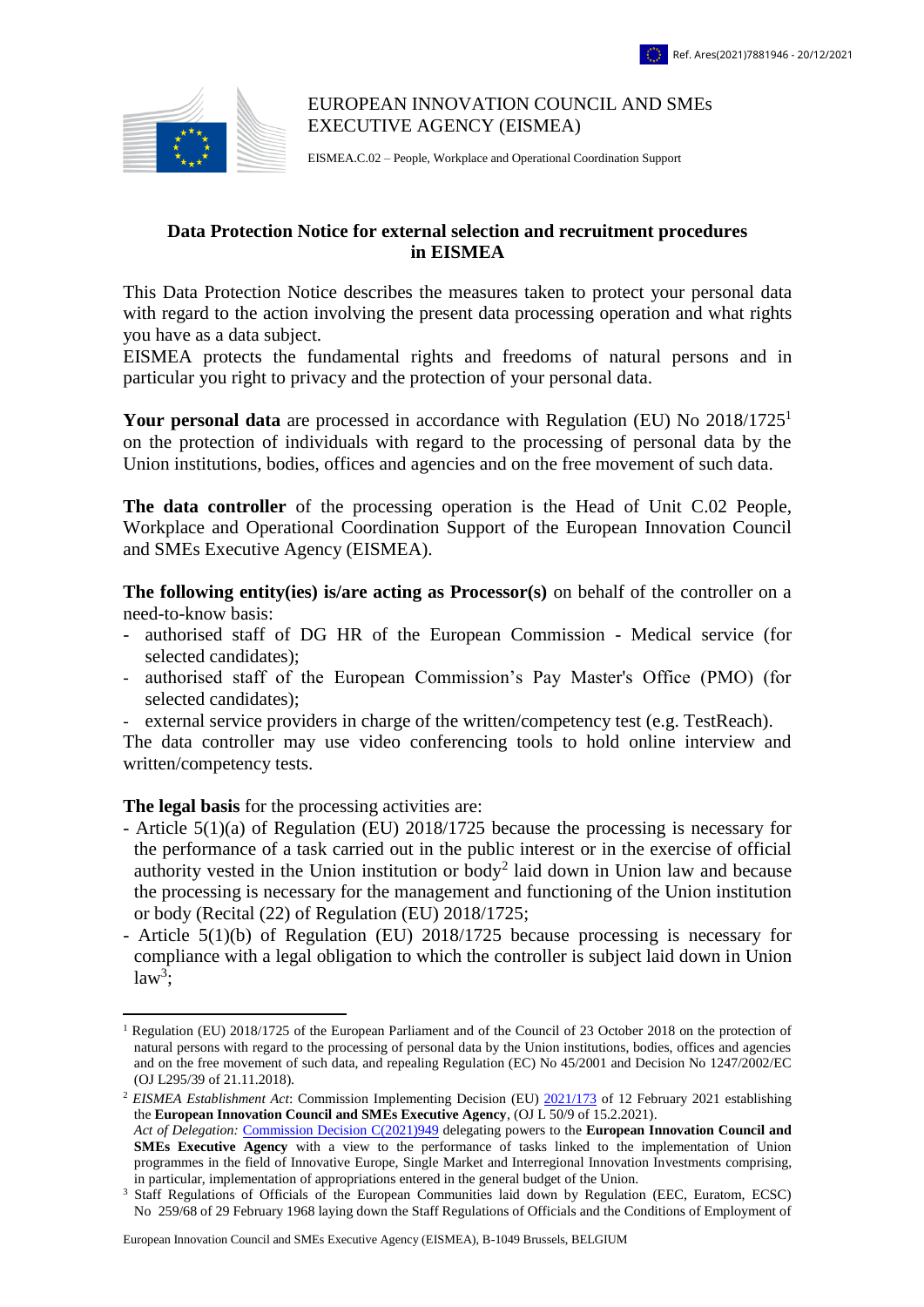- Article 5(1)(d) of Regulation (EU) No 2018/1725 based on your explicit consent to process your personal data for one or more specific purposes as detailed below.

**The purposes** of this processing are: to manage the external selection and recruitment procedures for different categories of statutory staff (temporary staff and contract staff) and non-statutory staff (seconded national experts); to manage applications at the various stages of these selections; to manage and check the use of reserve lists when applicable and to constitute personal files for recruited staff.

## **The following of your personal data are collected and processed**:

- Personal data allowing to identify the candidate, i.e. surname, first name, date of birth, gender;
- Information to allow the practical organisation of preselection and other tests, if any, i.e. address information: street, postcode, town, country, telephone, fax, email;
- Information to verify whether the candidate fulfils the eligibility and selection criteria laid down in the vacancy notice, i.e. nationality, languages, education, employment record, military/civil service record, other relevant for the job skills such as knowledge of computer software;
- Information about the length of the legal notice period required, objection against inquiry with present employer, periods spent abroad, references, motivation, declaration of honour as well as where the vacancy notice was found;
- If applicable, results of the pre-selection or written/oral tests (i.e. temporary staff, contract staff and seconded national experts);
- Information regarding criminal records;
- Bank account details (Financial Identification form) for candidates invited for an interview and pre-employment medical visit having the right to be reimbursed;
- Medical data in the context of the pre-employment medical visit of candidates who received a job offer and accepted it (not applicable to seconded national experts);
- Information about disability might be requested in order to facilitate the access of the candidate to the EISMEA premises and to adapt the space for the interviews and tests;
- In addition, for candidates who already work(ed) for EU Institutions we may also consult your Sysper profile in order to check information relevant to assess your application against the vacancy notice, such as probationary period, confirmation of grade etc.;
- Profile in EPSO:

 $\overline{a}$ 

 Any additional information is disregarded unless requested as specified in the Call for Expression of Interest (vacancy notice).

All personal data are **mandatory** is specified as such for the purpose(s) outlined above.

**The recipients/processors** of your personal data on a need-to-know basis will be:

Other Servants of the European Communities and following amendments, in particular Title II for temporary agents and Title IV for contract agents (OJ 45/1385 of 14.6.1962), and in particular:

<sup>-</sup> Articles 12-15 of the Conditions of Employment of Other Servants of the European Communities and the Staff Regulations (for temporary agents).

<sup>-</sup> Articles 82-84 of the Conditions of Employment of Other Servants of the European Communities and the Staff Regulations (for contract agents).

<sup>-</sup> Steering Committee Decision (2015) of 23 March 2015 on the Engagement and use of Temporary Agents.

<sup>-</sup> Steering Committee Decision (2017) of 14 December 2017 on the application by analogy of Commission Decision C(2017)6760 final of 16 October 2017 on the engagement of contract staff.

<sup>-</sup> Steering Committee Decision (2018) of 19 July 2018 on the application by analogy of the Commission Decision C(2008) 6866 laying down the rules on the secondment to the Commission of national experts and national experts in professional training.

European Innovation Council and SMEs Executive Agency (EISMEA), B-1049 Brussels, BELGIUM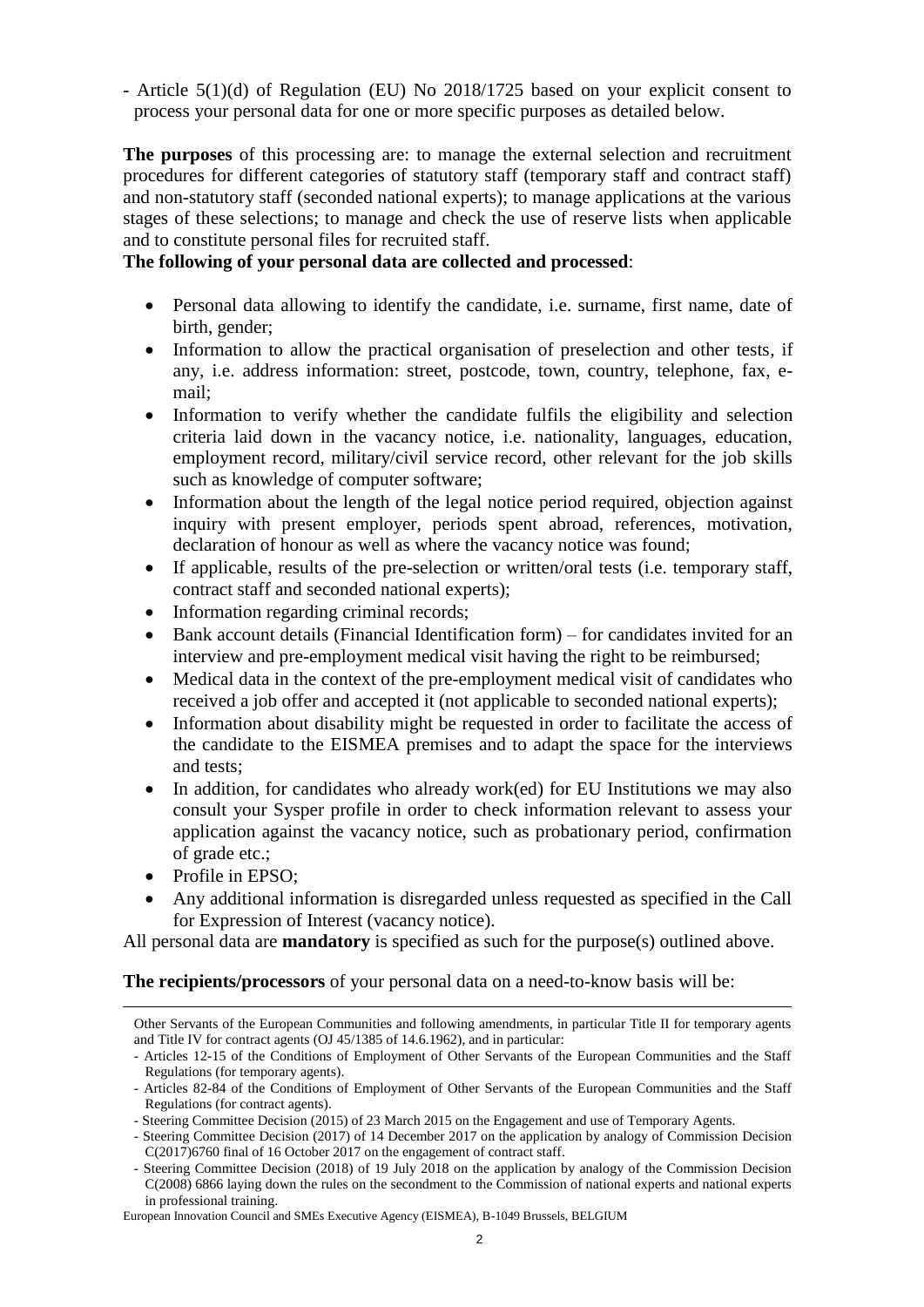- authorised staff in charge of recruitment and administration of the EISMEA Human Resources Sector;
- Members of the Selection Committees for temporary staff, contract staff and seconded national experts positions;
- authorised external experts (e.g. EIC Board members acting as observers during interviews), if applicable;
- authorised staff of the European Commission, if applicable;
- authorised staff of external contractors, if applicable;
- authorised staff of the competent EISMEA Finance Unit (for the purpose of reimbursement of travel costs related to interviews);
- authorised staff of DG HR of the European Commission Medical service (for selected candidates);
- authorised staff of the Commission Pay Master's Office (PMO) (for selected candidates);
- Heads of Departments:
- Authority authorised to conclude contracts of employment (Director of EISMEA).

Also, if appropriate, access will be given to:

- the European Commission's Internal Audit Service;
- the European Ombudsman;
- the European Court of Justice;
- the Anti-Fraud Office of the European Commission (OLAF);
- the European Court of Auditors;
- the EISMEA Data Protection Officer;
- the members of the EISMEA Legal Service;
- the European Data Protection Supervisor.

If you are put on a reserve list (i.e. temporary staff, contract staff and seconded national experts) and should a similar vacancy arise in another EISMEA unit, authorised persons of this unit can have access to your CV and results of your evaluation.

Your personal data **will not be transferred** to third countries or international organisations unless otherwise provided for the use of third party conferencing/ testing tools.

The processing of your data will **not include automated decision-making** (such as profiling).

**The following technical and organisational security measures** are in place to safeguard the processing of your personal data: Electronic communication and files are secured for internal communication purposes. Personal data are processed on a need-toknow basis by authorised staff only, with limited access rights to files stored on secured Servers subject to the **European Commission's security Decision** [2017/46](http://eur-lex.europa.eu/legal-content/EN/TXT/?qid=1484304449216&uri=CELEX:32017D0046) of 10 January 2017. Paper files are stored in locked cupboards.

**Your personal data** will be kept according to the following time limits of storing data:

- Should you be recruited, then your personal data will be retained in line with the Common Retention List of the Commission, for 8 years after the extinction of all rights of the person concerned and of any dependants, and for at least 120 years after the date of birth of the person concerned.
- Should you be invited for an interview during the course of a given selection and recruitment procedure, your personal data will be kept at least until the first HR